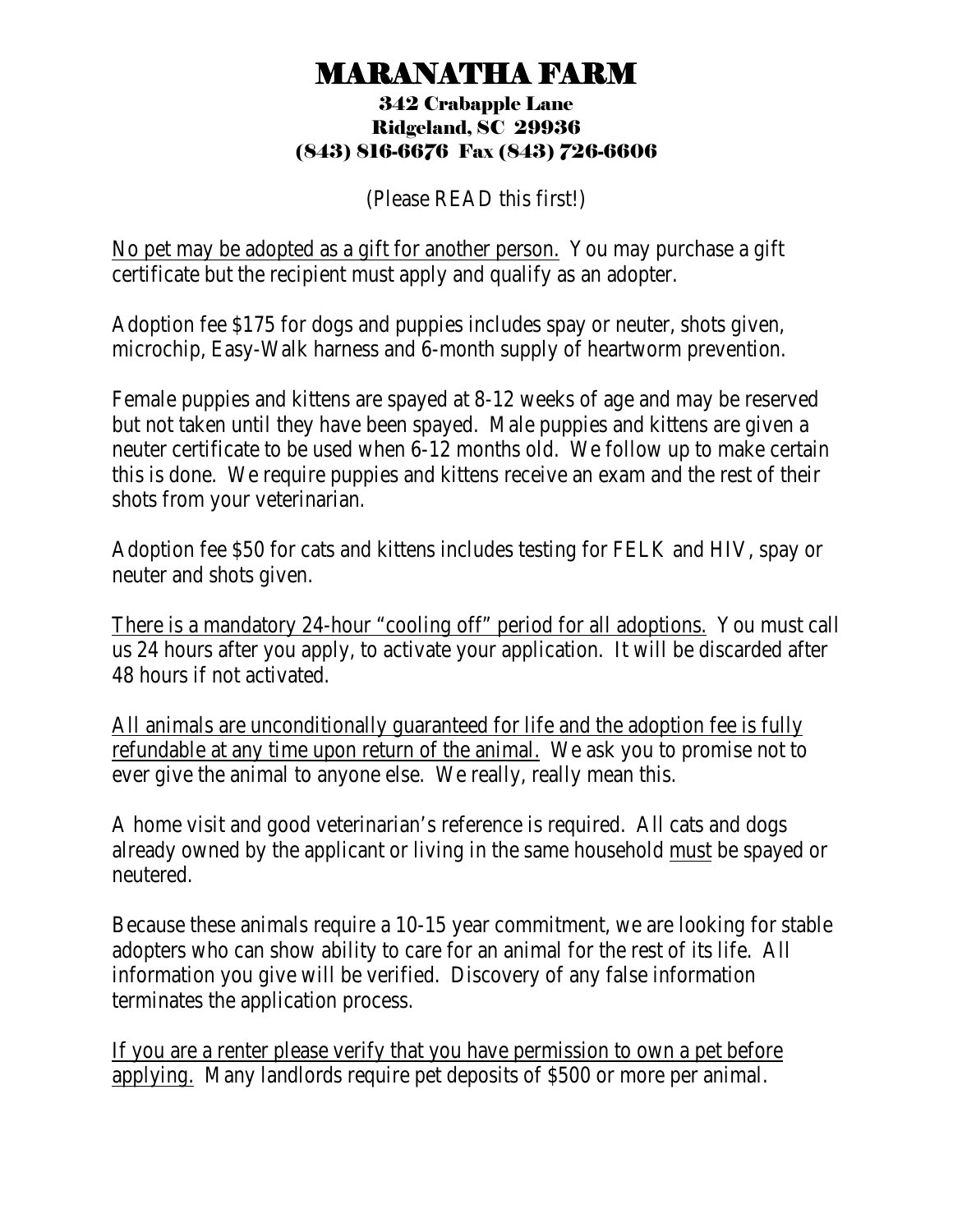# MARANATHA FARM 342 Crabapple Lane

### Ridgeland, SC 29936 (843) 816-6676 Fax (843) 726-6606

### Adoption Application and Contract

| City, State, Zip:                                                                                |
|--------------------------------------------------------------------------------------------------|
|                                                                                                  |
| 3. Occupation(s):                                                                                |
|                                                                                                  |
|                                                                                                  |
|                                                                                                  |
|                                                                                                  |
| 7. Their ages and relationships:                                                                 |
|                                                                                                  |
| 8. Do you own your home or rent?                                                                 |
| 9. If renting, we must verify you have permission to have a pet. Please give us your landlord's  |
|                                                                                                  |
| 10. Type home? (house/apartment/mobile etc): ___________________________________                 |
|                                                                                                  |
|                                                                                                  |
|                                                                                                  |
|                                                                                                  |
|                                                                                                  |
| 16. If you want a puppy, please describe the housetraining method you intend to use:             |
|                                                                                                  |
| 17. Will you use a crate when the pet is indoors?                                                |
| 18. How many hours a day will the pet be left alone? ____________________________                |
| 19. What is the likelihood you will move in the next 12-15 years, and what will you do with this |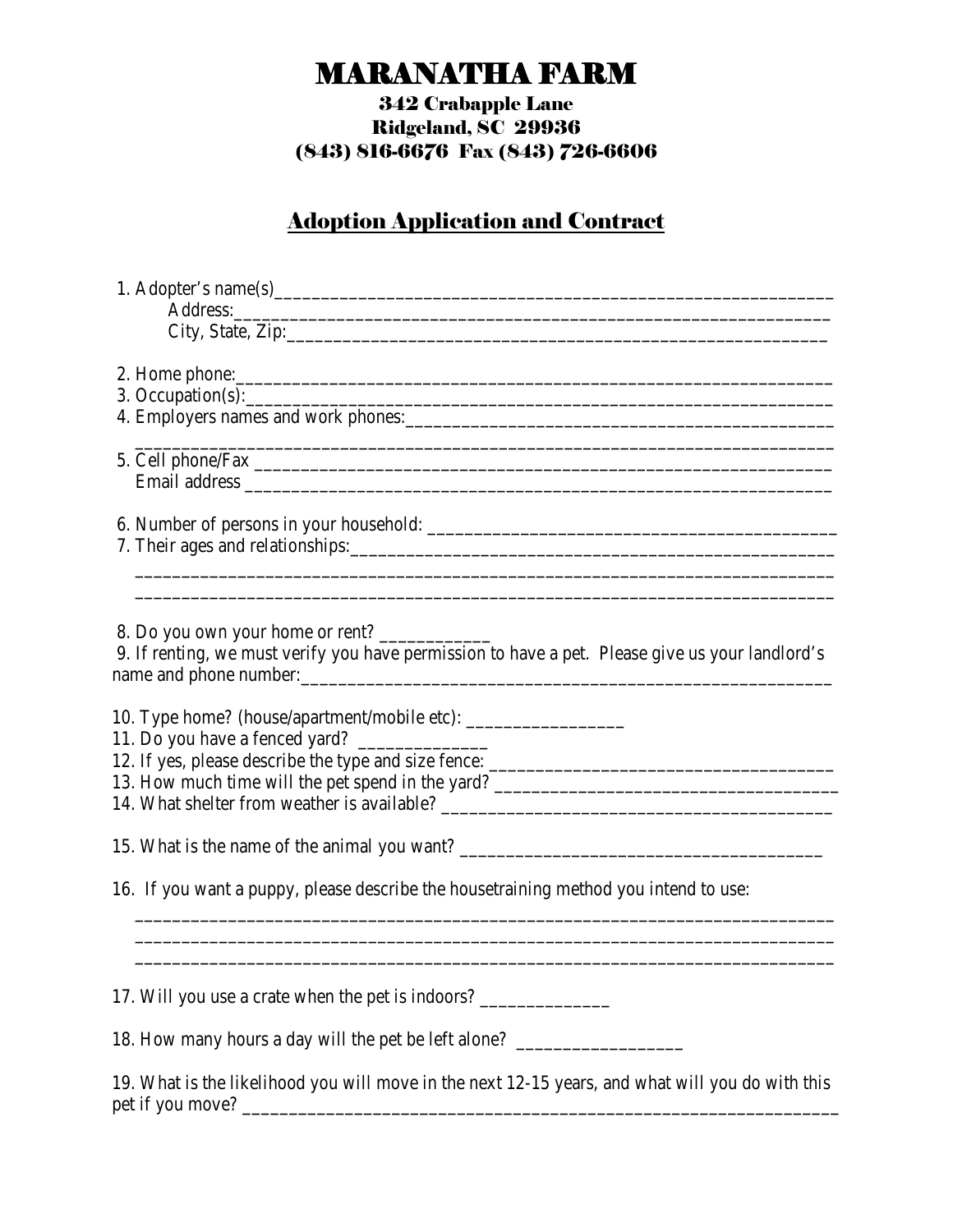20. Your dog will need food, toys and chews, annual vaccinations, monthly heartworm prevention and flea control. How much do you anticipate spending yearly to meet these needs and can you easily afford it?\_\_\_\_\_\_\_\_\_\_\_\_\_\_\_\_\_\_\_\_\_\_\_\_\_\_\_\_\_\_\_\_\_\_\_\_\_\_\_\_\_\_\_\_\_\_\_\_\_\_\_\_\_\_\_

21. If your pet becomes ill or injured, have you thought about whether you are financially able to provide medical care?

22. Would you be willing to allow a representative from our group to visit your home before the adoption is completed, and if so when would you be available? \_\_\_\_\_\_\_\_\_\_\_\_\_\_\_\_\_\_\_\_\_\_\_\_\_\_\_

23. Have you adopted an animal from us or another local rescue or shelter before? \_\_\_\_\_\_\_\_\_\_\_\_\_\_\_\_\_\_\_\_\_\_\_\_\_\_\_\_\_\_\_\_\_\_\_\_\_\_\_\_\_\_\_\_\_\_\_\_\_\_\_\_\_\_\_\_\_\_\_\_\_\_\_\_\_\_\_\_\_\_\_\_\_\_\_

\_\_\_\_\_\_\_\_\_\_\_\_\_\_\_\_\_\_\_\_\_\_\_\_\_\_\_\_\_\_\_\_\_\_\_\_\_\_\_\_\_\_\_\_\_\_\_\_\_\_\_\_\_\_\_\_\_\_\_\_\_\_\_\_\_\_\_\_\_\_\_\_\_\_\_\_\_\_ \_\_\_\_\_\_\_\_\_\_\_\_\_\_\_\_\_\_\_\_\_\_\_\_\_\_\_\_\_\_\_\_\_\_\_\_\_\_\_\_\_\_\_\_\_\_\_\_\_\_\_\_\_\_\_\_\_\_\_\_\_\_\_\_\_\_\_\_\_\_\_\_\_\_\_\_\_\_ \_\_\_\_\_\_\_\_\_\_\_\_\_\_\_\_\_\_\_\_\_\_\_\_\_\_\_\_\_\_\_\_\_\_\_\_\_\_\_\_\_\_\_\_\_\_\_\_\_\_\_\_\_\_\_\_\_\_\_\_\_\_\_\_\_\_\_\_\_\_\_\_\_\_\_\_\_\_ \_\_\_\_\_\_\_\_\_\_\_\_\_\_\_\_\_\_\_\_\_\_\_\_\_\_\_\_\_\_\_\_\_\_\_\_\_\_\_\_\_\_\_\_\_\_\_\_\_\_\_\_\_\_\_\_\_\_\_\_\_\_\_\_\_\_\_\_\_\_\_\_\_\_\_\_\_\_ \_\_\_\_\_\_\_\_\_\_\_\_\_\_\_\_\_\_\_\_\_\_\_\_\_\_\_\_\_\_\_\_\_\_\_\_\_\_\_\_\_\_\_\_\_\_\_\_\_\_\_\_\_\_\_\_\_\_\_\_\_\_\_\_\_\_\_\_\_\_\_\_\_\_\_\_\_\_ \_\_\_\_\_\_\_\_\_\_\_\_\_\_\_\_\_\_\_\_\_\_\_\_\_\_\_\_\_\_\_\_\_\_\_\_\_\_\_\_\_\_\_\_\_\_\_\_\_\_\_\_\_\_\_\_\_\_\_\_\_\_\_\_\_\_\_\_\_\_\_\_\_\_\_\_\_\_

24. What pets do you own or have owned in the last 10 years and where are they now?

25. Who is (was) your veterinarian for the above animals? Name, city and phone number:\_\_\_\_\_\_\_\_\_\_\_\_\_\_\_\_\_\_\_\_\_\_\_\_\_\_\_\_\_\_\_\_\_\_\_\_\_\_\_\_\_\_\_\_\_\_\_\_\_\_

By signing below, I certify that the information I have given is true and that I recognize that any misrepresentation of the facts may result in my losing privilege of adopting a pet. I authorize investigation of all statements on this application.

\_\_\_\_\_\_\_\_\_\_\_\_\_\_\_\_\_\_\_\_\_\_\_\_\_\_\_\_\_\_\_\_\_\_\_\_\_\_\_\_\_\_\_\_\_\_\_\_\_\_\_\_\_\_\_\_\_\_\_\_\_\_\_\_\_\_\_\_\_\_\_\_\_\_\_

 \_\_\_\_\_\_\_\_\_\_\_\_\_\_\_\_\_\_\_\_\_\_\_\_\_\_\_\_\_\_\_\_\_\_\_\_\_\_\_\_\_\_\_\_\_\_\_\_\_\_\_\_\_\_\_\_\_\_\_\_\_\_\_\_\_\_\_\_\_\_\_\_\_\_\_ \_\_\_\_\_\_\_\_\_\_\_\_\_\_\_\_\_\_\_\_\_\_\_\_\_\_\_\_\_\_\_\_\_\_\_\_\_\_\_\_\_\_\_\_\_\_\_\_\_\_\_\_\_\_\_\_\_\_\_\_\_\_\_\_\_\_\_\_\_\_\_\_\_\_\_

\_\_\_\_\_\_\_\_\_\_\_\_\_\_\_\_\_\_\_\_\_\_\_\_\_\_\_\_\_\_\_\_\_\_\_\_\_\_\_\_\_\_\_\_\_\_\_\_\_\_\_\_\_\_\_\_\_\_\_\_\_\_\_\_\_\_\_\_\_\_\_\_\_\_\_

I understand that Maranatha Farm reserves the right to refuse adoption to anyone. This application is the property of Maranatha Farm. We never sell information but it may be shared with other animal adoption agencies.

Signature  $\Box$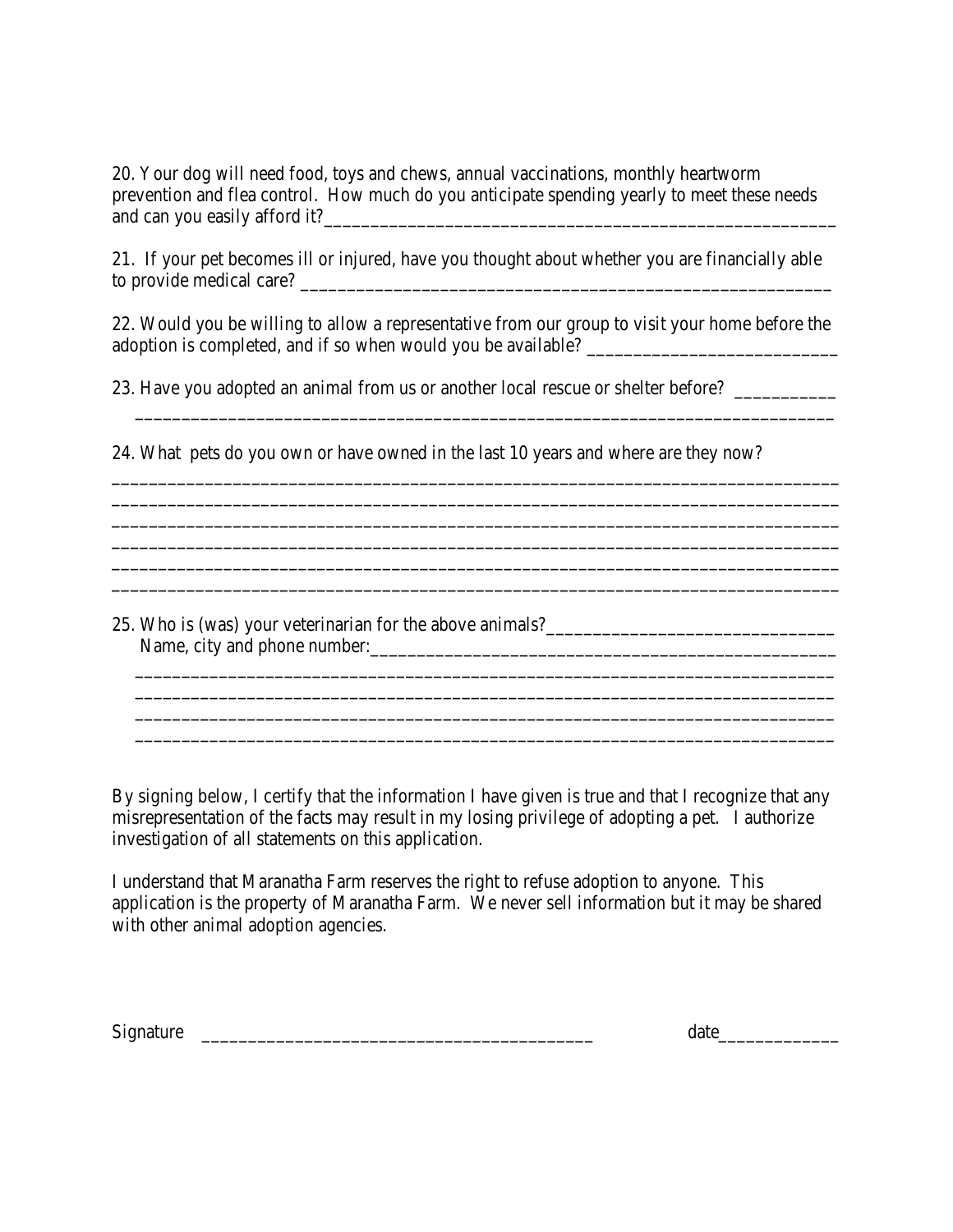# MARANATHA FARM 342 Crabapple Lane

## Ridgeland, SC 29936 (843) 816-6676 Fax (843) 726-6606

#### **CONTRACT**

To be signed before witnesses at time of adoption.

Please put your initials next to each item to acknowledge you have read and agree to that item:

#### **I understand I may voluntarily return this animal to Maranatha Farm at any time for a full refund of the adoption fee.**

#### **I promise I will not sell or give this animal away to anybody else.**

If a male puppy or kitten is adopted, I understand that this animal must be neutered when it is six to twelve months old. I promise to deliver this animal for neutering to one of the designated veterinarians on the neuter certificate before he is one year old.

I promise to provide good quality food and necessary veterinary care for this animal including heartworm prevention, flea control, vaccination boosters, worming and all other care as prescribed by my veterinarian. I further promise that as this animal ages and requires more care to enjoy its senior years I will provide it with every comfort possible such as arthritis relief and special diet.

I promise not to dock the ears or tail or any other body part of this animal except in case of injury, not to have this animal declawed except for dewclaws, not to do extreme nail trimming, not to cut the vocal cords, not to dull the teeth or do anything to cause unnecessary pain and suffering to this animal.

If the animal adopted is a kitten or cat it will be raised as an indoor-only animal and kept indoors only for it's entire life. Indoors may include a screened porch but only if the yard is enclosed with secure fence so the cat will not be endangered by roving dogs, alligators etc. The porch must be securely screened and either the door or the gate to the yard must be kept locked.

#### **I promise never to chain, tether or tie this animal except in an emergency or as required for grooming or training. This animal may never be left unattended when chained or tethered.**

If the animal adopted is a pit bull terrier I promise never to leave it outdoors unattended except in a securely locked kennel which cannot be seen from the street.

If the dog is aggressive to other dogs I promise never to allow it to fight with other animals or run free to play with other animals in a dog park or similar public place. If the dog ever shows signs of human aggression I agree to return it to Maranatha Farm.